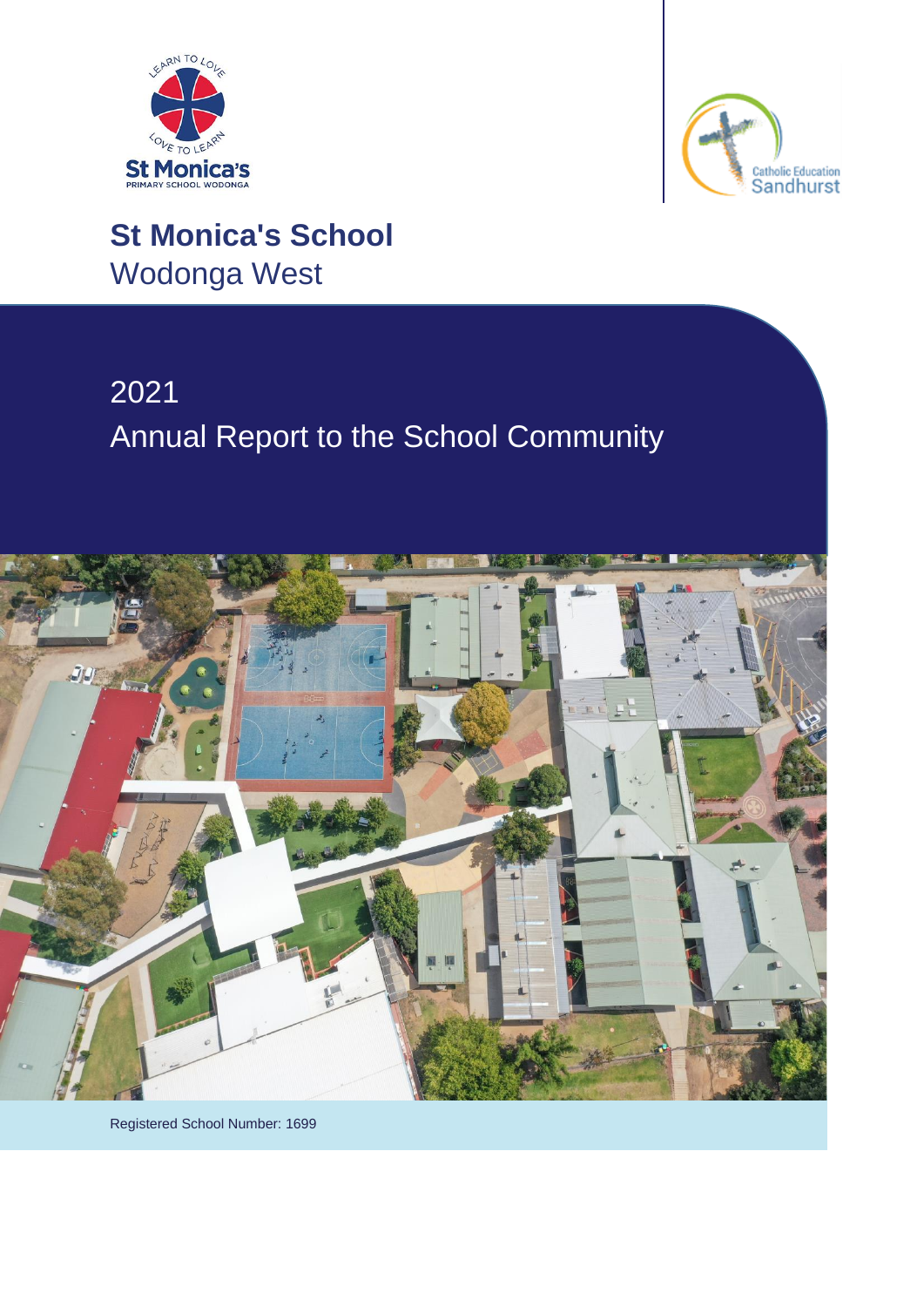# **Table of Contents**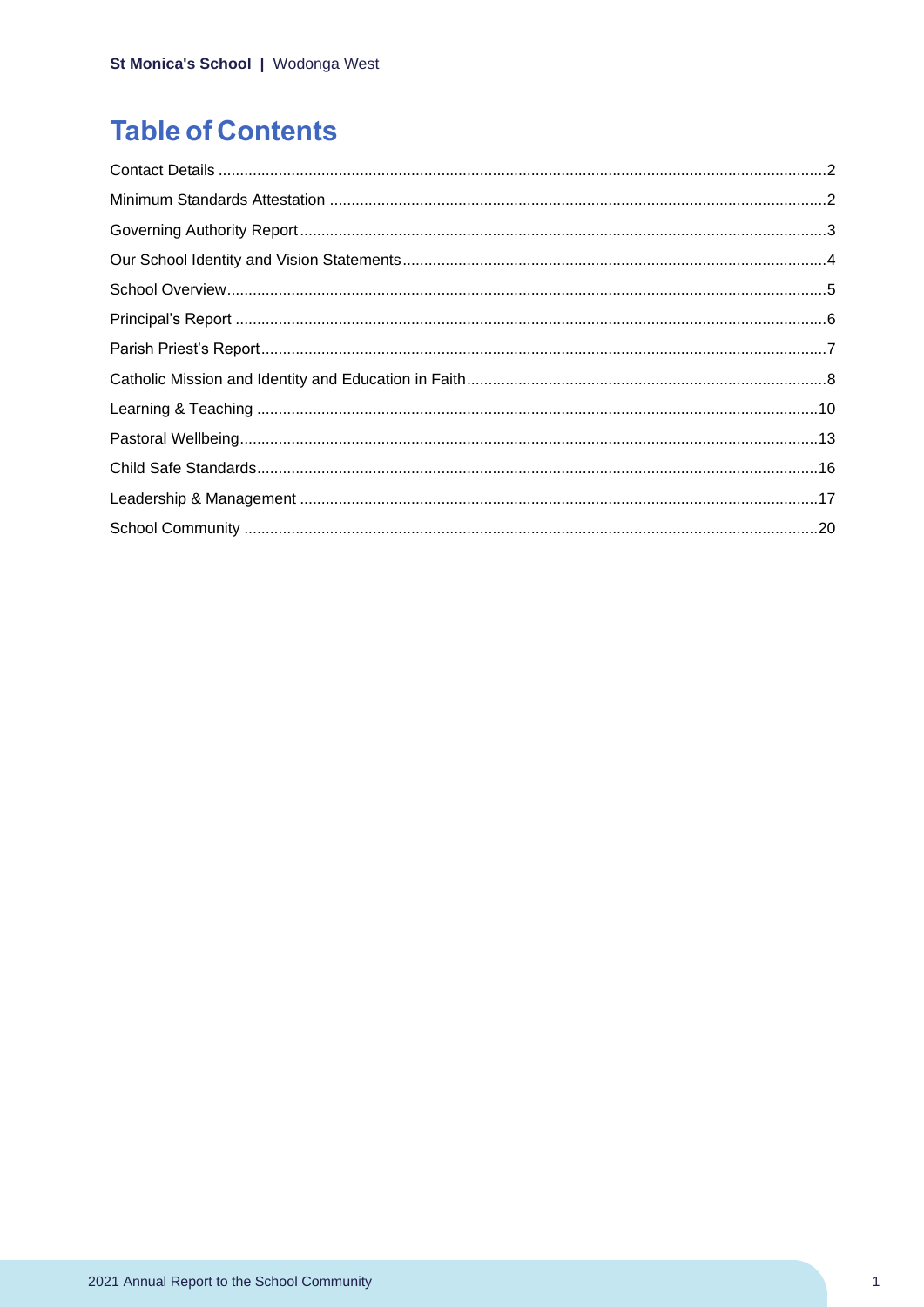# <span id="page-2-0"></span>**Contact Details**

| <b>ADDRESS</b>             | 137 Brockley Street<br>Wodonga West VIC 3690 |
|----------------------------|----------------------------------------------|
| <b>PRINCIPAL</b>           | Jacqueline Partington                        |
| <b>GOVERNING AUTHORITY</b> | Catholic Education Sandhurst Ltd             |
| <b>TELEPHONE</b>           | 02 6024 3151                                 |
| <b>EMAIL</b>               | principal@smwodonga.catholic.edu.au          |
| <b>WEBSITE</b>             | www.smwodonga.catholic.edu.au                |
| <b>E NUMBER</b>            | E3046                                        |

# <span id="page-2-1"></span>**Minimum Standards Attestation**

I, Jacqueline Partington, attest that St Monica's School is compliant with:

- All of the requirements for the minimum standards and other requirements for the registration of schools as specified in *the Education and Training Reform Act 2006 (Vic)* and the *Education and Training Reform Regulations 2017 (Vic),* except where the school has been granted an exemption from any of these requirements by the VRQA
- Australian Government accountability requirements related to the 2021 school year under the *Australian Education Act 2013 (Cth)* and the *Australian Education Regulations 2013 (Cth)*
- The Child Safe Standards prescribed in Ministerial Order No.870 Child Safe Standards, Managing Risk of Child Abuse in Schools.

### 23/03/2022

**NOTE:** The School's financial performance information has been provided to the Australian Charities and Not-forprofits Commission (ACNC) and will be available for the community to access from their website at [www.acnc.gov.au](http://www.acnc.gov.au/)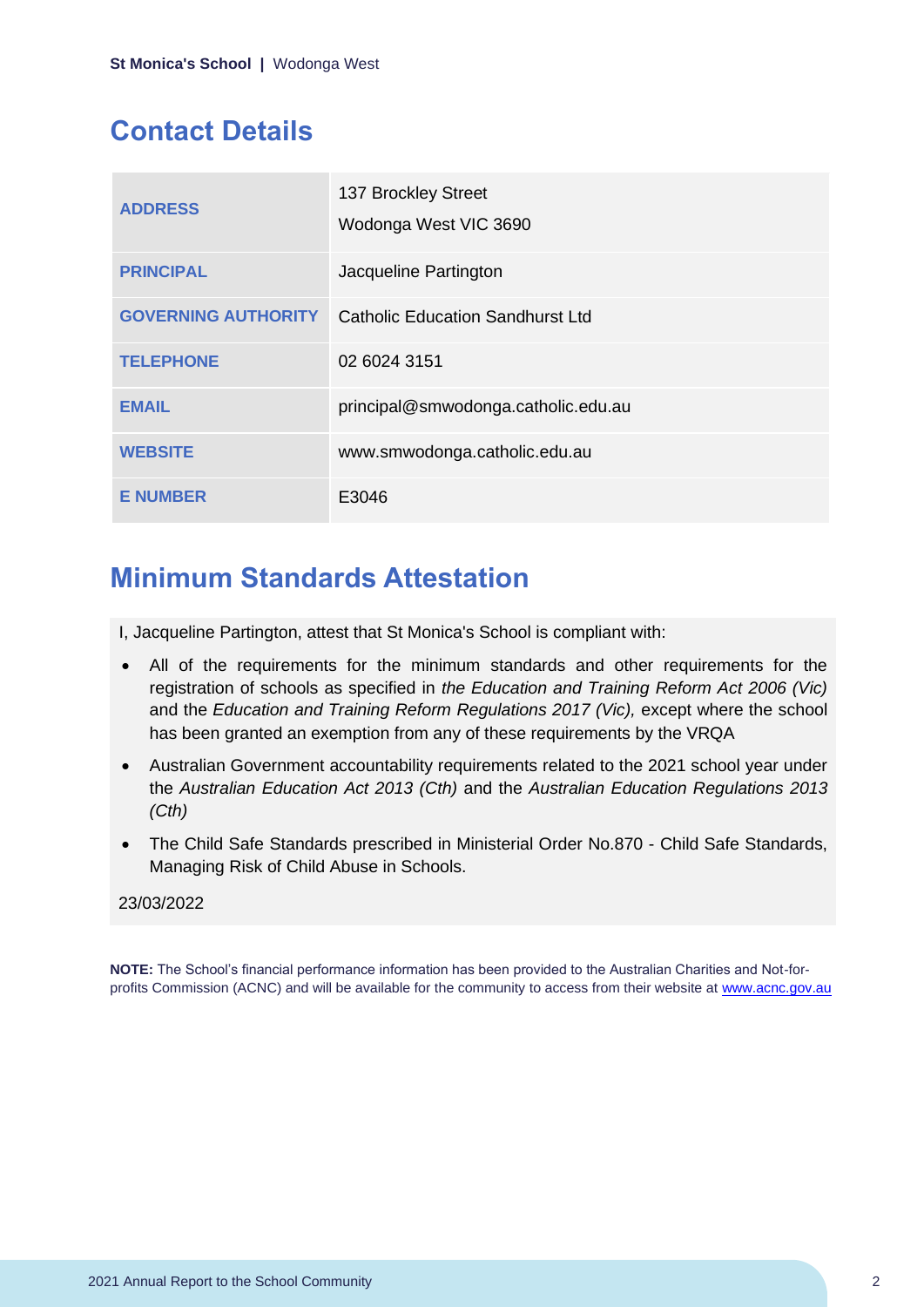# <span id="page-3-0"></span>**Governing Authority Report**

Catholic Education Sandhurst Ltd identifies learning and teaching as two parts of the same action designed to ignite the 'spark of the divine' in every child. We seek to provide safe, supportive and secure environments that value diversity, promote care, respect and co-operation. In 2021 our schools went into overdrive once again to plan and prepare for a learning model that would respond to the continuing impact and uncertainty of Covid-19.

Bishop Shane established Catholic Education Sandhurst Ltd in 2021 to assume the ownership and operation of Catholic schools which previously operated as an unincorporated body. This change in our governance structure coincides with a time of increasing challenges that call us to imagine new and inspiring structures that will meet the needs of a changing Church.

Catholic Education Sandhurst Ltd governance requirements meant that schools would now develop School Advisory Councils to support the principal and school Leadership Teams to ensure the smooth running of our schools and continue the life-giving relationship between our schools and parish communities.

During extremely challenging times our schools were able to maintain their focus on each child, implementing the Victorian Curriculum and the Sandhurst Source of Life Religious Education Curriculum while providing outstanding pastoral support both on-site and through remote learning.

Significant investment in new learning facilities and school infrastructure through the Catholic Capital Grants Program and the hard work of our school communities have ensured the provision of high-quality learning and teaching facilities for both staff and students.

I continue to be extremely grateful for the commitment and professionalism that is clearly identified by the efforts throughout 2021 of Catholic Education Sandhurst Ltd- our schools and personnel in the Catholic Education Office. They continue to work tirelessly for the students and families in our schools, bringing the 'spark of the divine' into focus every day.

Paul Desmond Executive Director

Catholic Education Sandhurst Ltd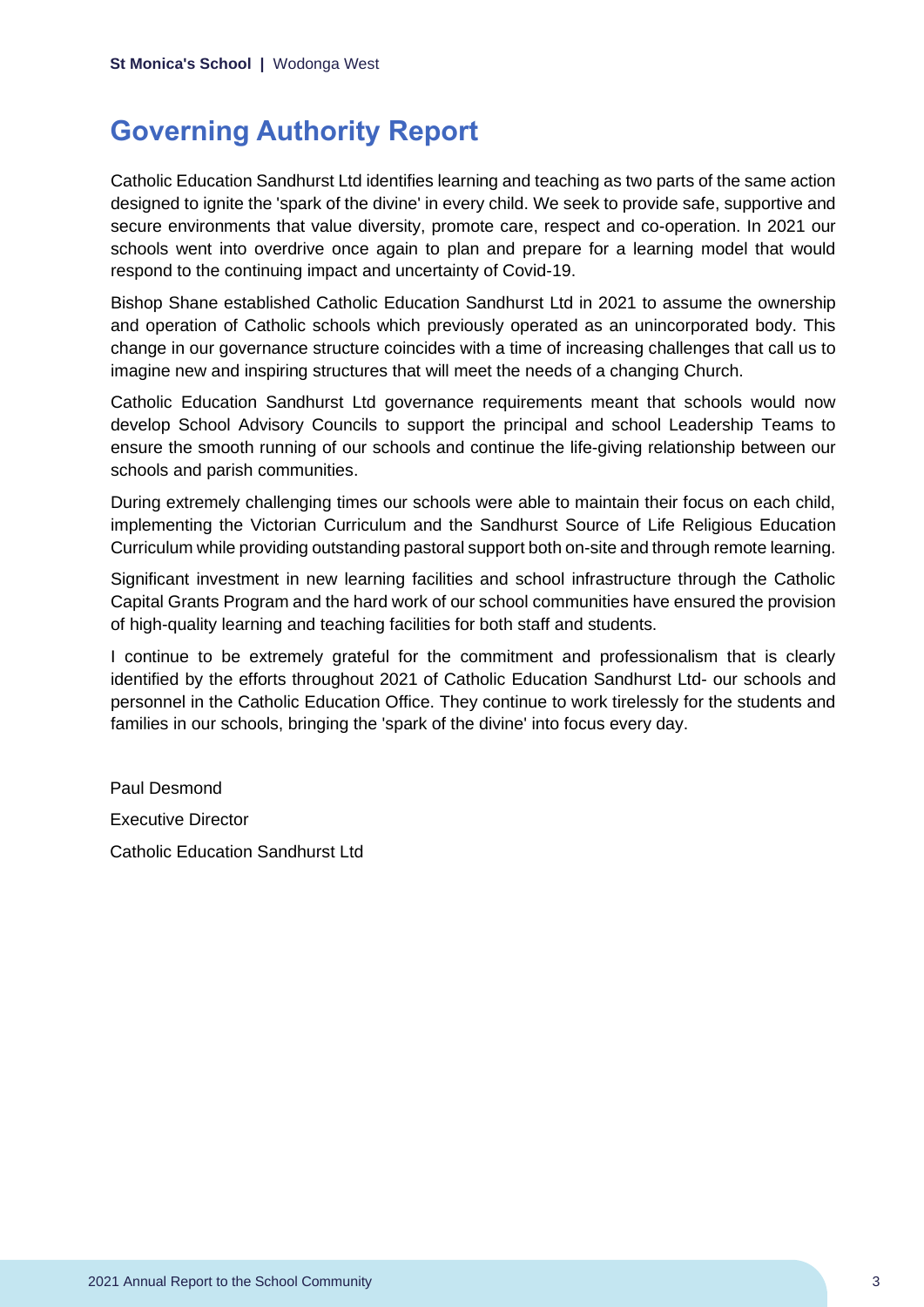# <span id="page-4-0"></span>**Our School Identity and Vision Statements**

Every child, every day, will be supported and challenged in a faith filled, welcoming and inclusive environment, underpinned by best practice and high expectations.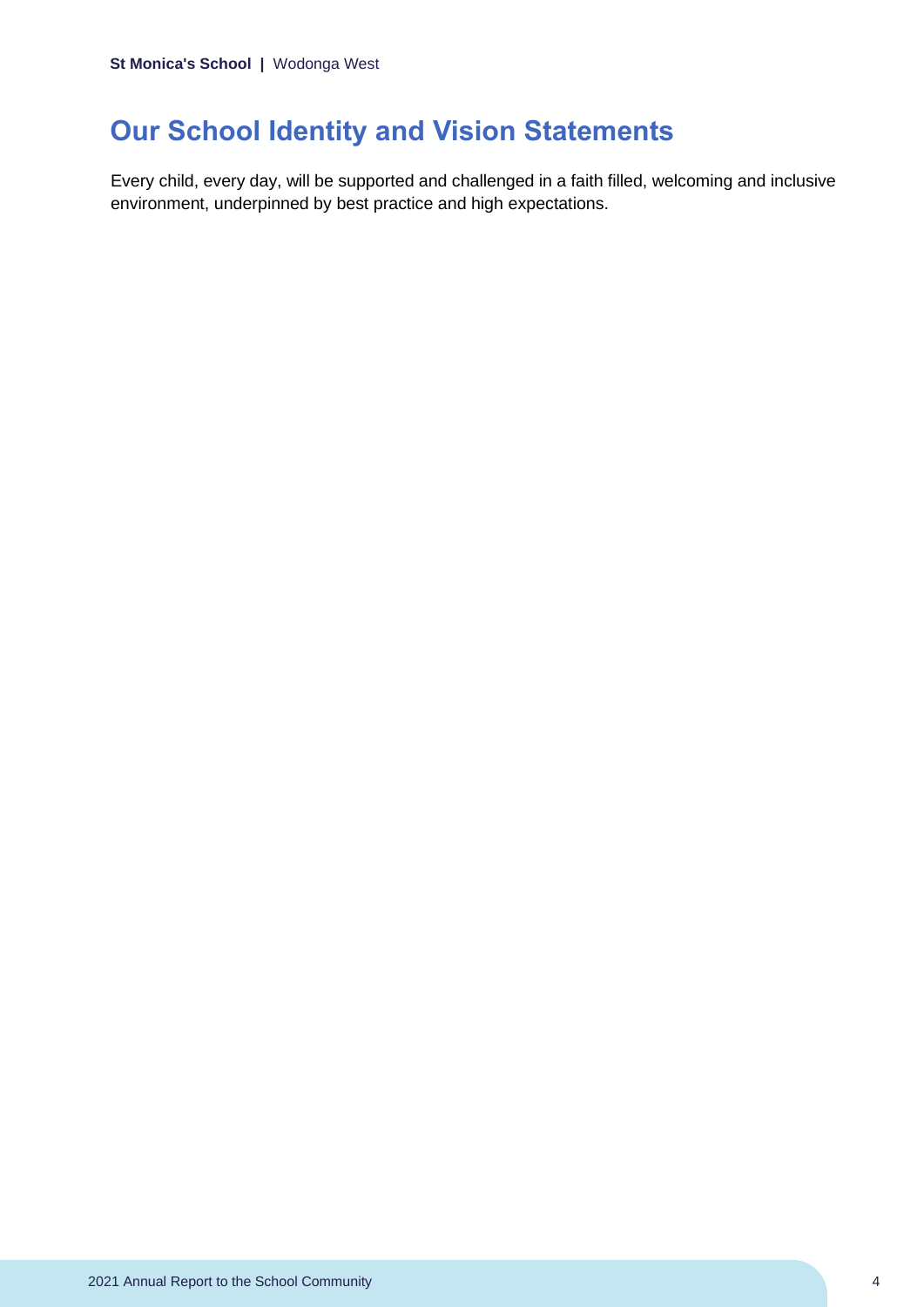# <span id="page-5-0"></span>**School Overview**

Catholic Education in Wodonga has a long and distinguished history. St Monica's Primary School is one of the largest Catholic Primary Schools in the Diocese of Sandhurst and continues to provide outstanding contemporary education to students.

Enrolment and Facilities:

Our last census recorded an enrolment of 517 students. This consisted of:

Foundation- 70 Pupils

- Year 1- 71 Pupils
- Year 2- 61 Pupils
- Year 3- 75 Pupils
- Year 4- 84 Pupils
- Year 5- 75 Pupils
- Year 6- 81 Pupils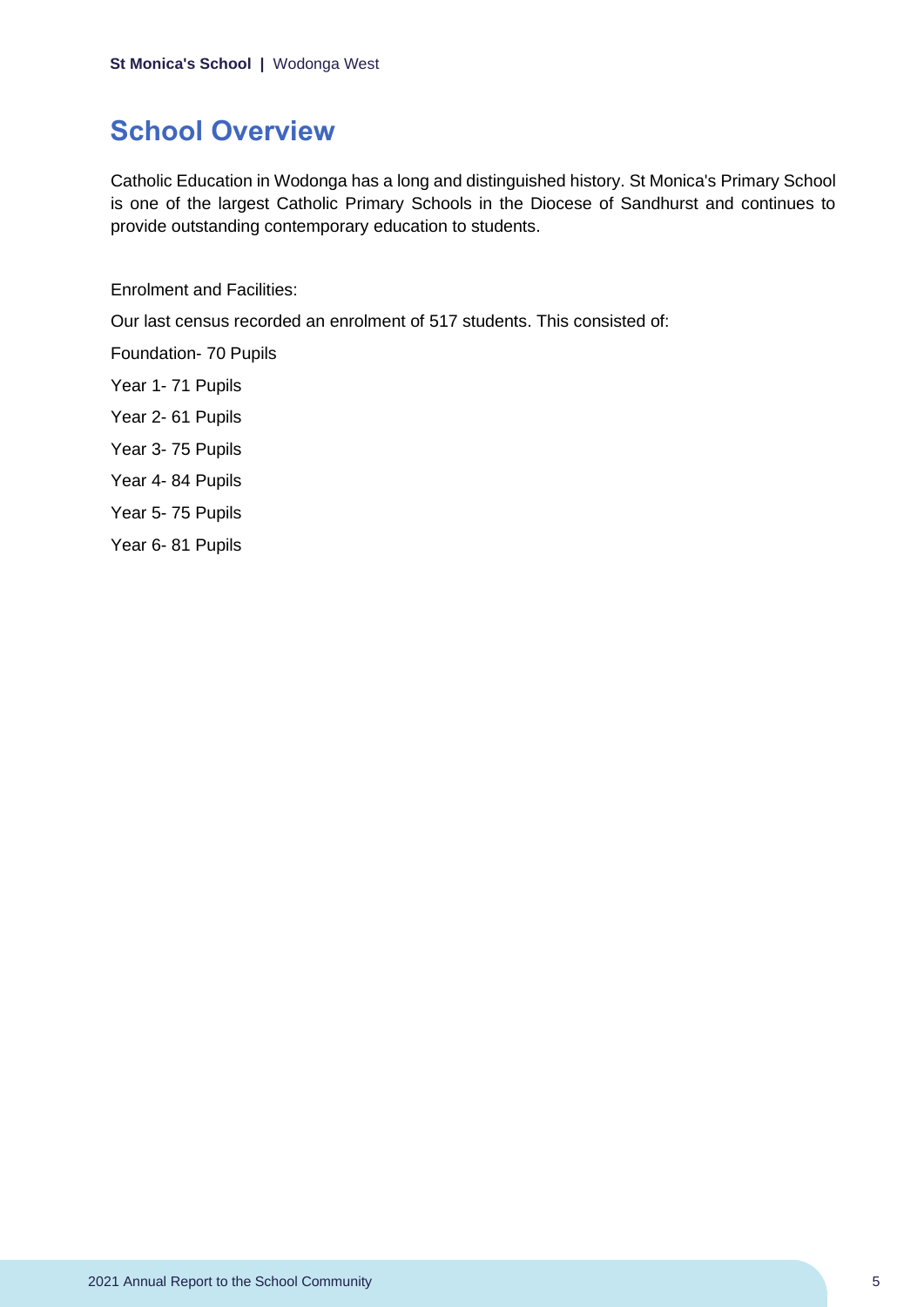# <span id="page-6-0"></span>**Principal's Report**

At St. Monica's Primary School we take great pride in our welcoming school community, engaging environment, and the diversity of our student and teacher base. We are a community rich in love and faith, and are proud to be part of the Wodonga Catholic Parish, with Sacred Heart as our Parish/church. Despite the change in governance structure, we have proudly maintained strong connections with our Parish.

2021 has been a truly demanding year once again, however crucially, even when faced with enormous challenges and un-chartered territory I commend the staff who always kept their focus firmly on the young people in their care, positively guiding, influencing and shaping young hearts and minds. Alongside the staff, the families of St. Monica's also flexed and changed and moved in and out of remote learning. Whilst we have experienced further bouts of remote learning due to Covid 19 we have provided a broad range of learning experiences, building on the individual gifts and talents of every individual. We have maintained our Vision of Every Child, every day, will be supported and challenged in a faith filled, welcoming and inclusive environment, underpinned by best practice and high expectations.

I am deeply grateful for all those in our St. Monica's Community. As I have said many times, no one's role is more important than another's and the sum of our parts is what makes our school so special.

Wishing you an abundance of God's blessings

Jacqui Partington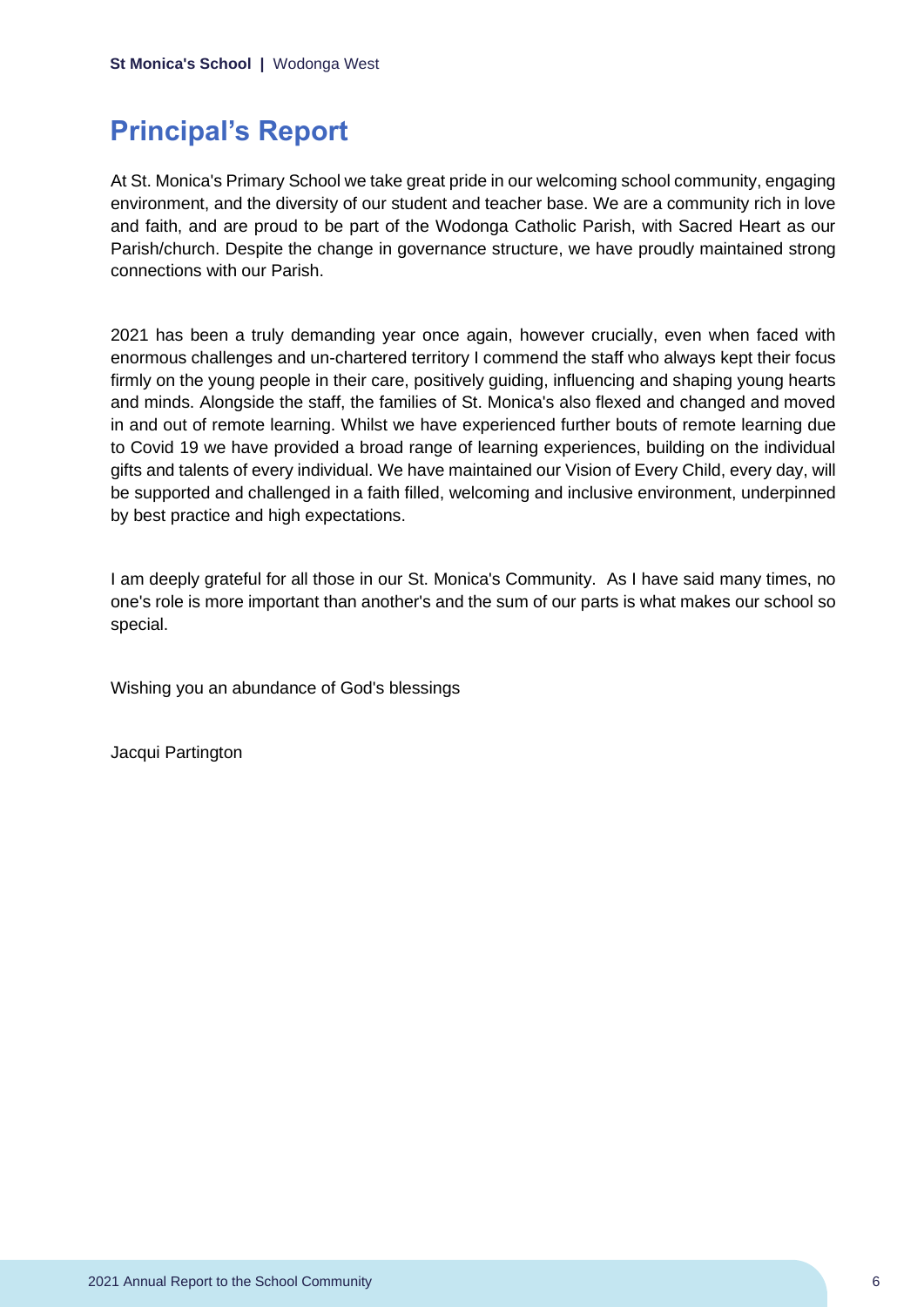# <span id="page-7-0"></span>**Parish Priest's Report**

The year 2021 has come to an end.

With prayer, hope and optimism, we look forward to 2022 as a year where things settle down in this new year.

This has been my first year of no longer wearing the hat of the Canonical Administrator for our schools, but as Pastoral Leader.

That being said, my heart is full of gratitude to all our CEW School leaders, teachers, staff, students and parents for the amazing job you've done to cope with this extraordinary time of our life.

Yes, it is a difficult time for everyone surely. I missed being present at regular school visits and liturgies because of the restrictions.

However, all of you working together to support each other, to keep going, to adjust and adapt to the circumstances even with very short notice, has definitely made this time of Pandemic more bearable. Kudos!

As a CEW school, you keep sharing the Mercy story, you remain faithful in your particular mission despite hardships as (St Francis) exemplified for us, you keep on 'learning to love and loving to learn' (St Monica's), you continue to 'Be true' to your ethos (St Augustine's) and you keep on track, living your 'Life in Jesus' (CCW).

As Christmas is a time of thanksgiving to God for his great love and care for us, I express my gratitude to all in our CEW schools, who have in more ways than one offered Fr Dean and I a warm welcome and hospitality as your Pastoral Leaders; keeping your connection with the parish by giving us an active role within Catholic Education Wodonga.

I thank God for all the very dedicated leadership team of our schools, especially in this unprecedented time in the history of our schools. Thank you.

I also thank all the teachers, teacher aides, specialists and staff, for your unwavering commitment to keep our schools going.

I also thank the parents and families of our students for your support and in more ways than one, acting as teachers of your children as well, while they learnt from home.

Of course, my gratitude goes to all our students who are not just part of our schools but also so generous in their skills and talents, unwavering in their energy and active in their committment to live out and promote the identity and mission of Catholic Education Wodonga.

Once again, THANK YOU ALL. In the spirit of this season, I pray you all have a wonderful Christmas celebration of the birthday of our Lord Jesus Christ - 'the Truth' upon which our Catholic Education is built and meant to impart and achieve.

Fr Junjun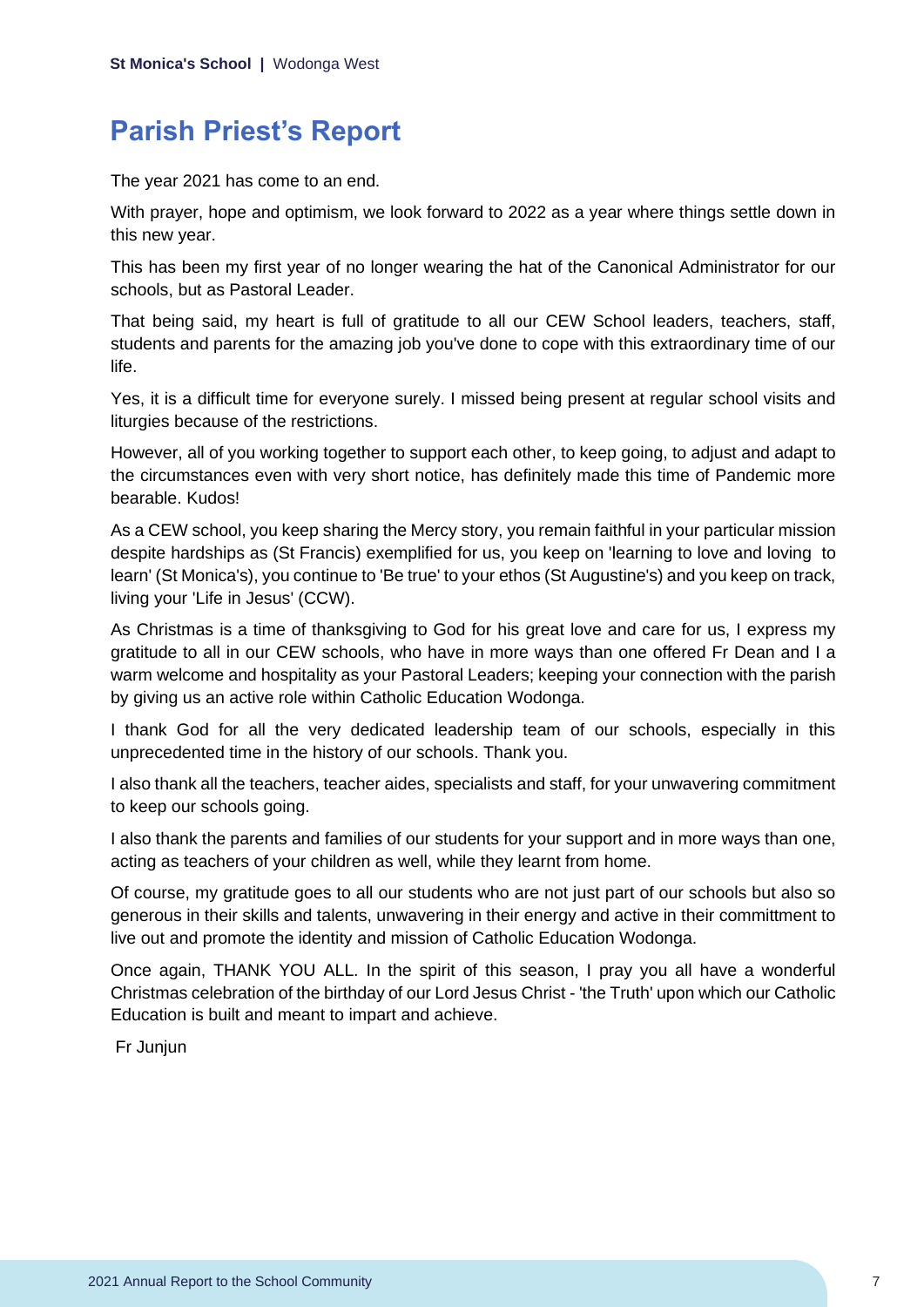# <span id="page-8-0"></span>**Catholic Mission and Identity and Education in Faith**

### **Goals & Intended Outcomes**

In 2021 St Monica's Primary School targeted the following goals in Catholic Identity:

1) Develop an understanding of the Charism of St Monica's.

2) Continue to create an inclusive environment, honouring the dignity, cultures and faith traditions of all.

3) Build staff confidence through faith formation and an opportunity to understand our own spirituality.

4) Build understanding that the earth and all life on it are part of God's creation. We are called to respect this sacred gift.

### **Achievements**

In 2021 St Monica's Primary School continued to participate in the Charism Action Research Project. Jacqui Partington and Ngaio Baker participated in termly core team meetings with Kylie Smith to create a strategic plan for the action research project. Staff worked together to build their understanding of charism and the specific charism of the school 'Mercy'. St Monica's Primary School being founded by Catherine McCauley and the Mercy Sisters. Staff at each year level collaborated on a unit of work to create a community understanding of the School Charsim. Teaching of the units will begin in 2022 and each year afterwards.

St Monica's Primary School staff participated in the ECSI survey. They survey is due to be unpacked in 2022.

Faith profiles were identified within each classroom. Goals were developed to remain attentive to these faith profiles to maintain an inclusive environment honouring traditions of all.

We embedded a stronger focus on staff prayer and a shared responsibility to plan and lead prayer. Staff planned and lead prayer in pairs from across the school to assist in developing staff confidence and capacity to lead prayer. This also invited an opportunity for staff members to engage professionally that may not have had an opportunity to do so previously.

Leadership and Middle Area Learning Leaders engaged in termly faith formation sessions with Kylie Smith. Developing the need for leaders across the school to engage in what leadership looks like in a Catholic school and their responsibilities as Catholic school leaders.

2021 saw an increase of staff engaging in accreditation professional development.

### **VALUE ADDED**

We promote a faith relationship with Jesus by providing opportunities for students to participate in Social Justice programs; Even amidst the difficulties of restrictions, students were encouraged to think of others. Students had to opportunity to raise money for Caritas through Lent and participate in the Caritas K's walk. Although delayed and limited to one day rather than one week, students participated in Mission Madness and raised further funds for Caritas.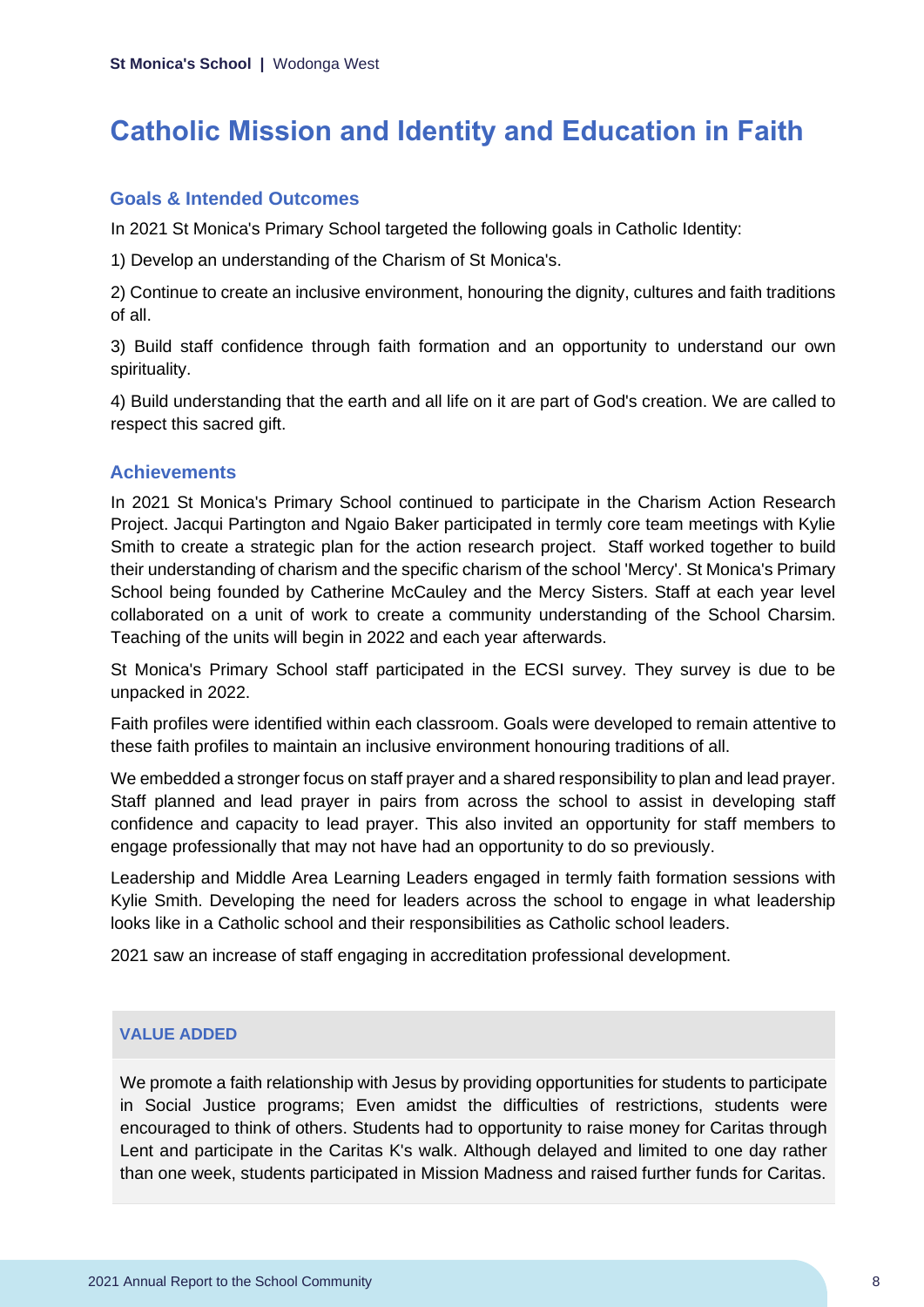We strengthen our Catholic faith throughout the year with Masses and Liturgies. We continued to celebrate important Catholic events together or in a virtual format. Parish links (Wodonga Catholic Parish) continued throughout the year with various masses, liturgies and Priest Visits. We thank Father Junjun and Father Dean for their partnership, flexibility and continued support. Students continued to complete the sacraments with the wonderful assistance of the Sacramental Team in person and virtually. We particularly thank Dave and Marilynn for the wonderful work they continue to do for the children in CEW schools.

A large group of students were commissioned at our FIRE Carrier assembly. With special thanks to Michael Chisholm and Louise Levy for attending the ceremony. Students pledged to promote reconciliation in our school.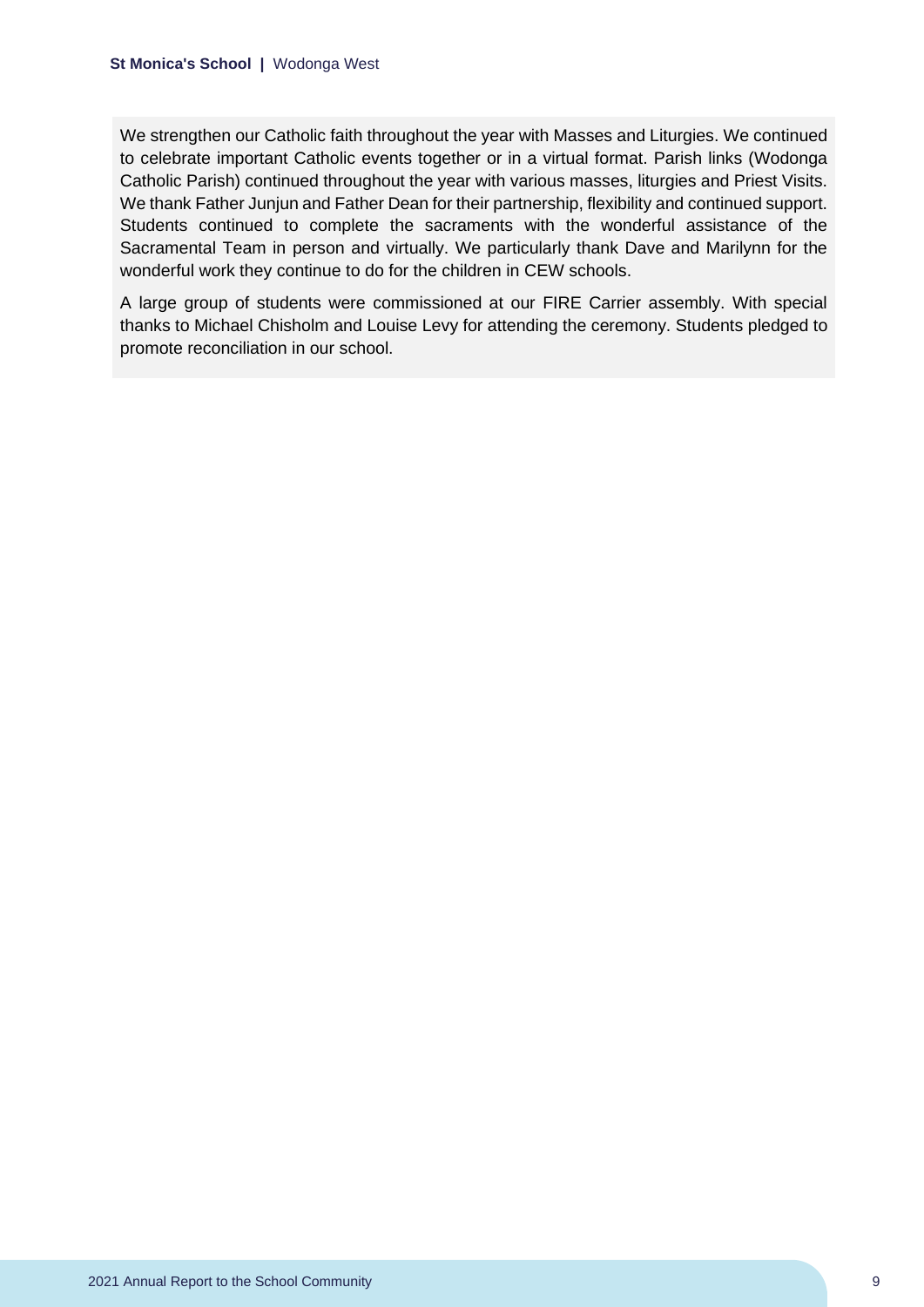# <span id="page-10-0"></span>**Learning & Teaching**

### **Goals & Intended Outcomes**

In 2021 St Monica's Primary school targeted the following goals:

- 1) Sustainably manage learning and teaching initiatives.
- 2) Focused processes and practices on improving teacher efficacy.
- 3) Systematically use data to plan and develop learning experience and evaluate teaching.
- 4)Targeted strategies to scaffold and extend learning for all students in all areas.
- 5) Promoting a culture of inspired and well informed teachers.

### **Achievements**

In 2021 St Monica's primary school continued to establish our implementation of explicit direct instruction across all learning areas. We refined our practice through effective observation and feedback cycles, strategic professional planning sessions and ongoing review and critique of our practice in line with researched evidence best practice.

We embedded data collection processes and practices to more accurately target the needs or all learners in literacy and numeracy. The extension of this process allowed us to identify 'next steps' for all learners in these key areas. This also supported the continuous implementation of our intervention program in literacy. This program has seen a significant reduction of students below standard in literacy. Along with deeper assessment processes we have continued to translate this information into real time assessment and reporting processes, allowing families access to clear, accurate and timely information of their learners progression.

An increase in teacher knowledge and understanding across key areas of instruction, science of learning and science of reading, has been identified via our organisational health data collection. This data also evidenced a continued alignment of teachers with the vision and direction of our school.

During lockdowns and stints of isolation, the school was able to implement a successful online learning program. All teachers, students and families embraced the opportunities to learn via ZOOM. This was a significant improvement on 2020 remote learning experiences, evidenced by parent, staff and student feedback.

#### **STUDENT LEARNING OUTCOMES**

There are no NAPLAN results to report in 2020 as the Australian Government decided that due to the COVID-19 pandemic NAPLAN Assessments would not take place. Therefore, year 5 NAPLAN data collected in 2021 was comparative of the same cohort two years previous. Data trends presented in 2021 data are absent of 2021 year 4 and 6 cohorts.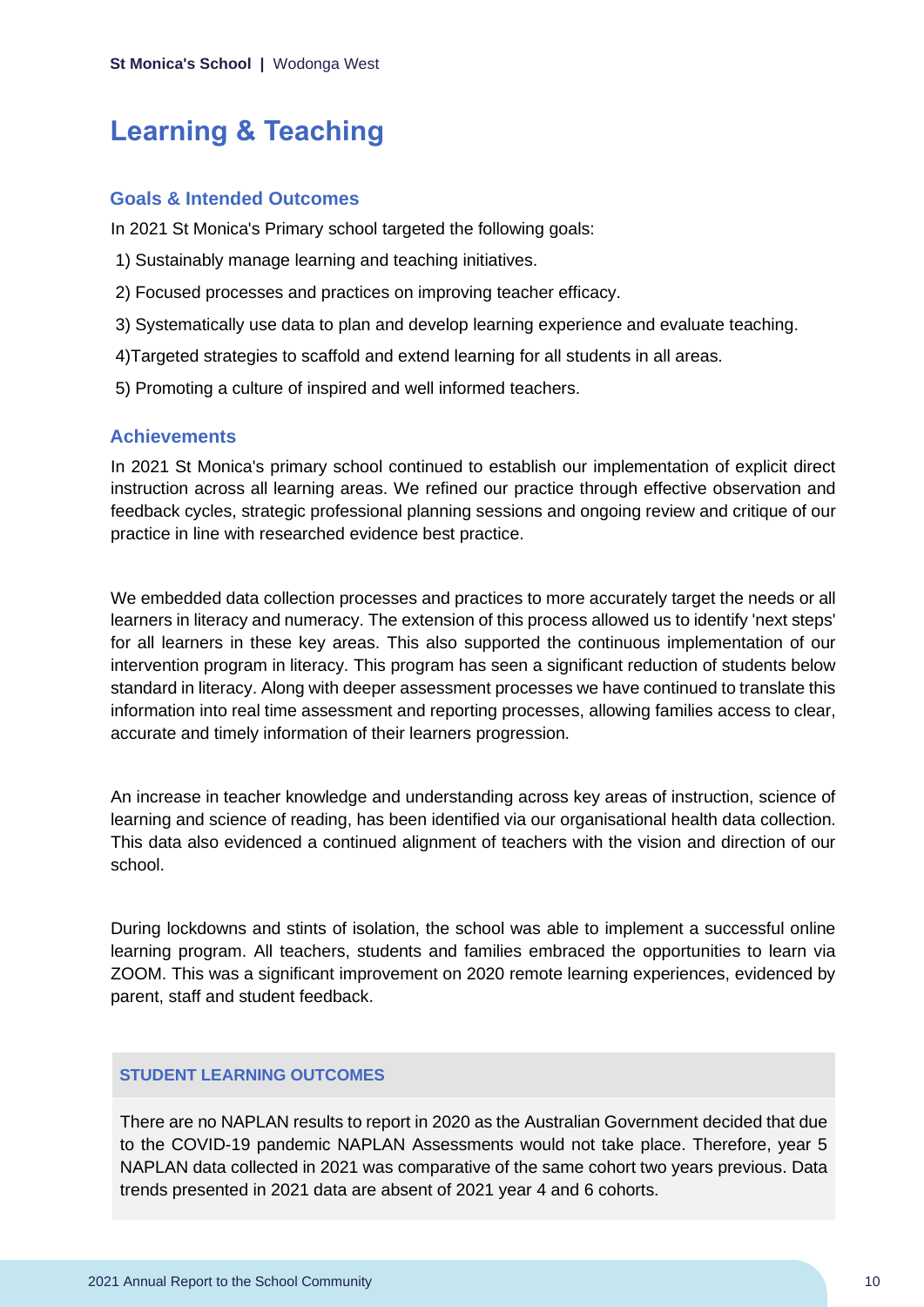NAPLAN data collected in 2021 clearly evidenced strong to high growth in reading, writing, grammar and punctuation, spelling and numeracy. Our school mean schools across all indicators presented growth and in numeracy, reading, spelling and writing evidenced 5 year trend highs in outcomes. Numeracy data in both year 3 and 5 showed significantly high growth.

The school utilises a suite of data sets around reading that track student growth from phonemic skills, to sound level, to word level, connected text level and reading comprehension skills. This data informs our learning objectives for each level and also is the entry data for students requiring intervention in the above mentioned areas. Students entry data is compared at the end of 10 weeks and students growth is tracked. Students exit once they have reached the achievement standards required. We have a plus one literacy specialist teacher in every area of the school to support the intervention administration and data collection. There are also similar data sets for writing that track transcription skills, but writing ideation is assessed by moderating samples across the school and within year levels.

In 2021 St Monica's implemented a numeracy intervention program that targeted supporting students in 3-6 that had experienced some challenges in numeracy learning progression. This program focussed on building conceptual understanding of place value, addition and multiplication. Pre and post assessments evidenced this program provided growth for all students that participated. Numeracy data collection was primarily collected via Essential Assessment. Data collected demonstrated an increase in students achieving at the expected standard. This has supported a checkpoint process across all learning areas to set and maintain benchmarks and targets for student learning.

Scope and sequence development in integrated studies has successfully supported a more diverse and balanced delivery across the curriculum. Along with the implementation of SEL scope and sequence and refined Religious Education scope and sequence have allowed for a more intentional balance of curriculum delivery creating a richer more holistic learning experience for all students.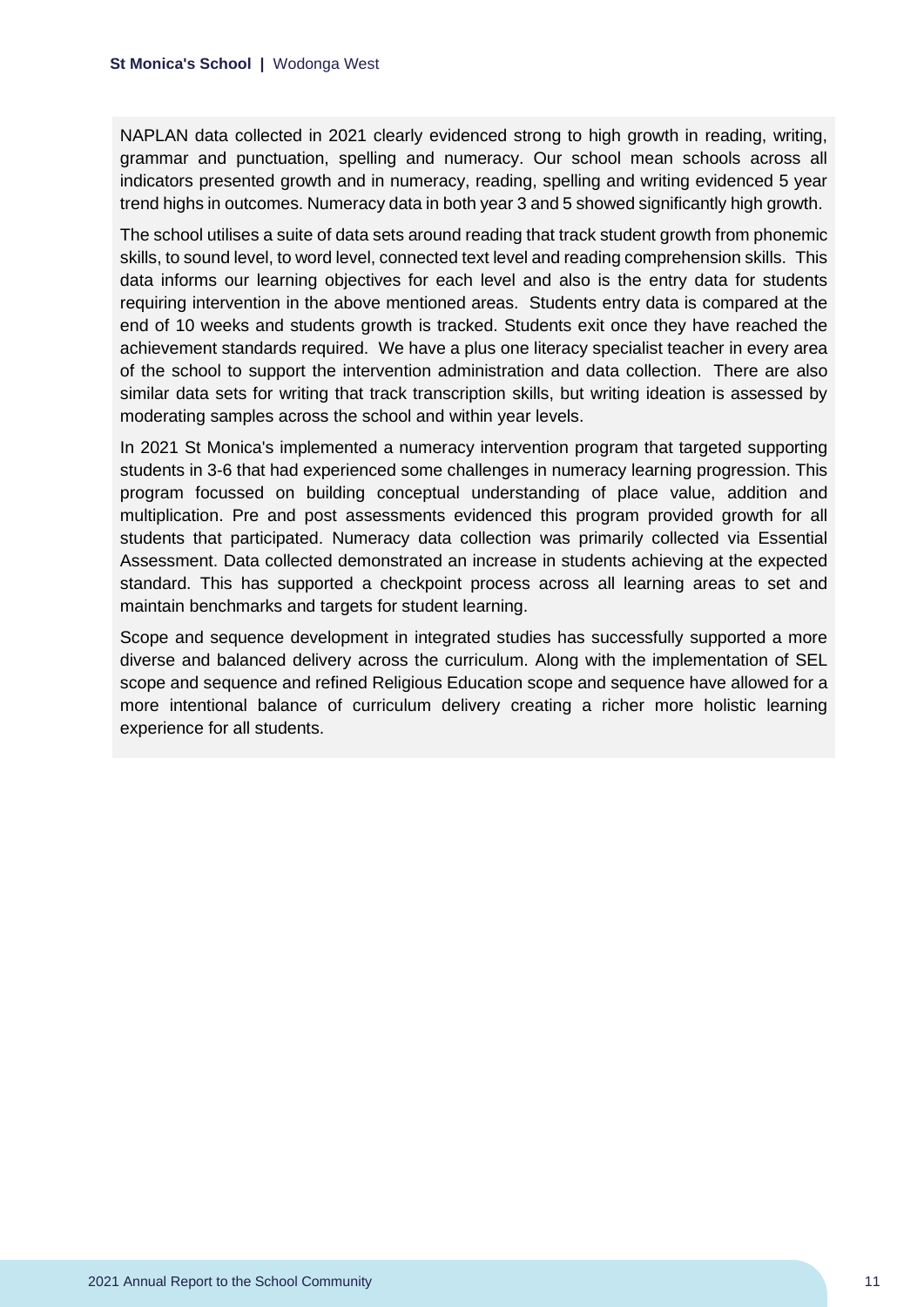| <b>NAPLAN TESTS</b>            | 2019<br>$\frac{0}{0}$ | 2020                         | $2019 - 2020$<br><b>Changes</b> | 2021<br>$\frac{9}{6}$ | $2020 - 2021$<br><b>Changes</b> |
|--------------------------------|-----------------------|------------------------------|---------------------------------|-----------------------|---------------------------------|
|                                |                       | $\star$                      | $\star$                         |                       | $\star$                         |
| YR 03 Grammar &<br>Punctuation | 91.5                  | -                            |                                 | 96.8                  |                                 |
| <b>YR 03 Numeracy</b>          | 95.9                  | -                            |                                 | 95.5                  |                                 |
| YR 03 Reading                  | 98.6                  | -                            |                                 | 91.2                  |                                 |
| <b>YR 03 Spelling</b>          | 95.8                  | $\overline{\phantom{a}}$     |                                 | 98.4                  |                                 |
| <b>YR 03 Writing</b>           | 95.8                  | $\qquad \qquad \blacksquare$ |                                 | 100.0                 |                                 |
| YR 05 Grammar &<br>Punctuation | 89.6                  | -                            |                                 | 95.6                  |                                 |
| <b>YR 05 Numeracy</b>          | 95.6                  | $\overline{\phantom{a}}$     |                                 | 98.5                  |                                 |
| <b>YR 05 Reading</b>           | 100.0                 | $\overline{\phantom{0}}$     |                                 | 98.6                  |                                 |
| <b>YR 05 Spelling</b>          | 98.5                  | -                            |                                 | 98.5                  |                                 |
| <b>YR 05 Writing</b>           | 92.5                  |                              |                                 | 94.1                  |                                 |

### **PROPORTION OF STUDENTS MEETING THE MINIMUM STANDARDS**

\* There are no NAPLAN results to report in 2020 as the Australian Government decided that due to the COVID-19 pandemic NAPLAN Assessments would not take place.

\*\* Data cannot be reported for this year as the number of students that sat the test was below 5 and the data has been suppressed for privacy reasons in accordance with the ACARA NAPLAN data reporting provisions.

\*\*\* No students sat the NAPLAN tests in this year level and in one or both of the relevant years.



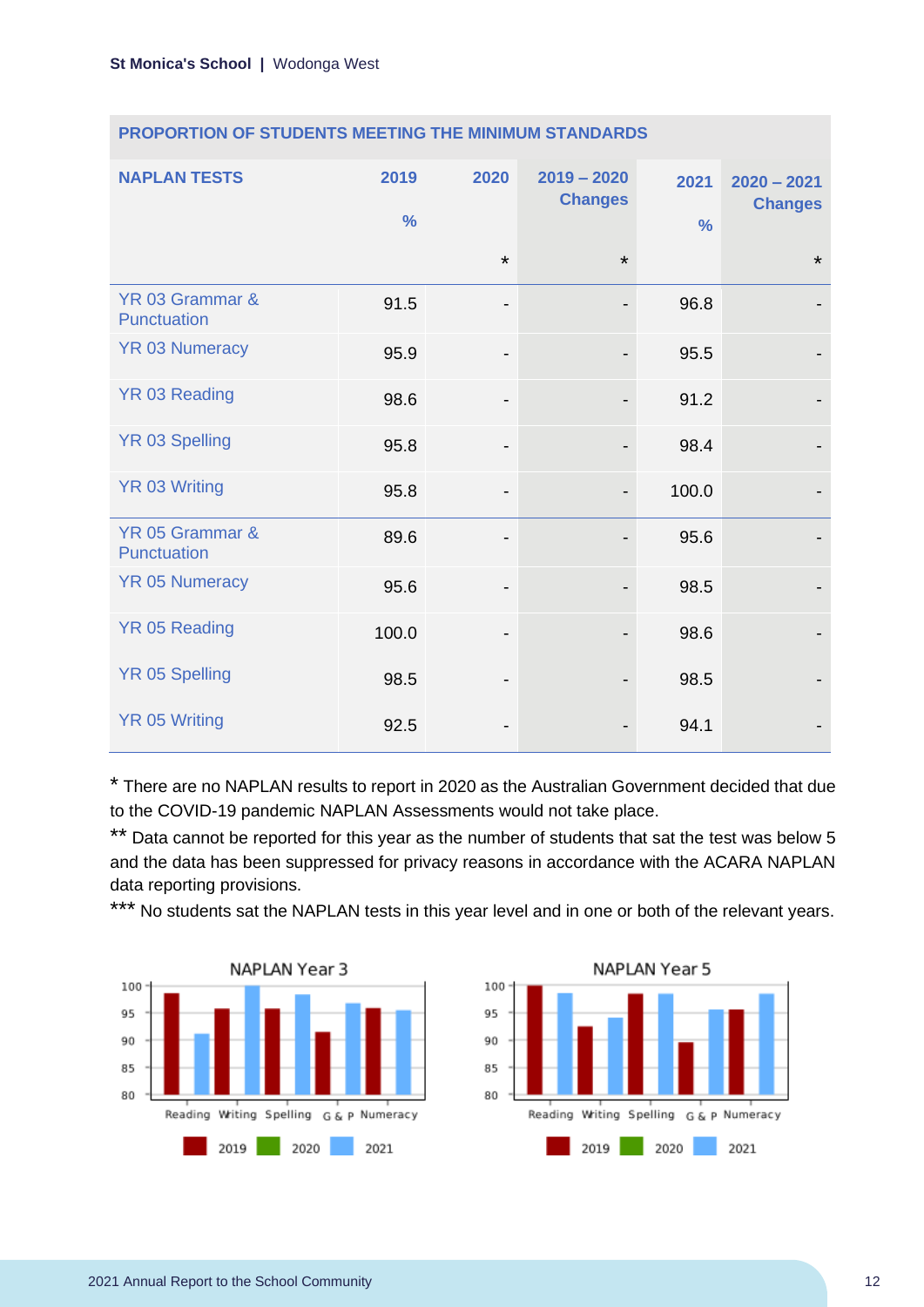# <span id="page-13-0"></span>**Pastoral Wellbeing**

### **Goals & Intended Outcomes**

In 2021, the St Monica's Pastoral Care and Wellbeing Team worked through the goals as identified in the Annual Action Plan. This has been heavily supported by the school leadership team and general staff. As we worked through the complications and anxiety that were provided to us via the COVID-19 pandemic, it was a privilege to witness the level of care and understanding that our staff were able to extend to our students and their families. We are all deeply indebted to the work that they put forward in the 2021 school year.

As a school, we continually worked to ensure that all members of the St Monica's Community were welcomed, respected, included and feeling safe at all times. Our focus has continued to grow in an attempt to ensure that all staff are confident in the understanding that we are aiming to be a school of positive education, with the intent to have our students flourishing. OHS policy review and communication has also taken place during the school year, as has the continuation of our Social and Emotional curriculum implementation. We also continued to lead a cluster of schools in the region regarding the statewide Respectful Relationships initiative.

## **Achievements**

This year all staff members were required to complete a series of online modules to ensure they understood the requirements and responsibilities of student safety and wellbeing. Each member of our staff also completed e-Learning modules for NCCD, anaphylaxis, Type 1 diabetes, asthma, student wellbeing and mandatory Reporting. Our staff also revisited our staff code of conduct to ensure appropriate interactions towards and in the presence of children.

The Student Wellbeing Policy was once again reviewed and our curriculum implementation for Resilience, Rights & Respectful Relationships (RRRR) was further embedded and refined, even throughout the remote learning periods. Our Respectful Relationships initiative (as a lead school) was once again maintained and we continued to engage with other schools in our cluster to ensure that our students are developing an understanding of gender equality.

We also continued to explore what Positive Education meant for our staff and students as a school community and ensured that we were moving towards embedding many positive educational practices into our classrooms such as allowing our students to more deeply understand and celebrate the character strengths that they possess.

It is our aim that families of children at St Monica's feel engaged with their school and are able to participate in their child's education, personal and social development. With the large number of Defence children in our school we have a responsibility to support these families and the social and emotional support that they require. This was facilitated through our classroom teachers, leadership and our wellbeing team. Our defence transition aide, Jacqui Boehringer provided invaluable support for our defence students, as did Ann McDonald in her wellbeing liaison role.

Danielle Topalovic continued to support all of our NCCD students and families in her role of Learning Diversity Leader. Danielle continued to work with all of our staff to ensure personalised student goals that promoted growth and achievement were both set and actioned throughout the school year. Maria Hutchings continued to support students and families through her role as our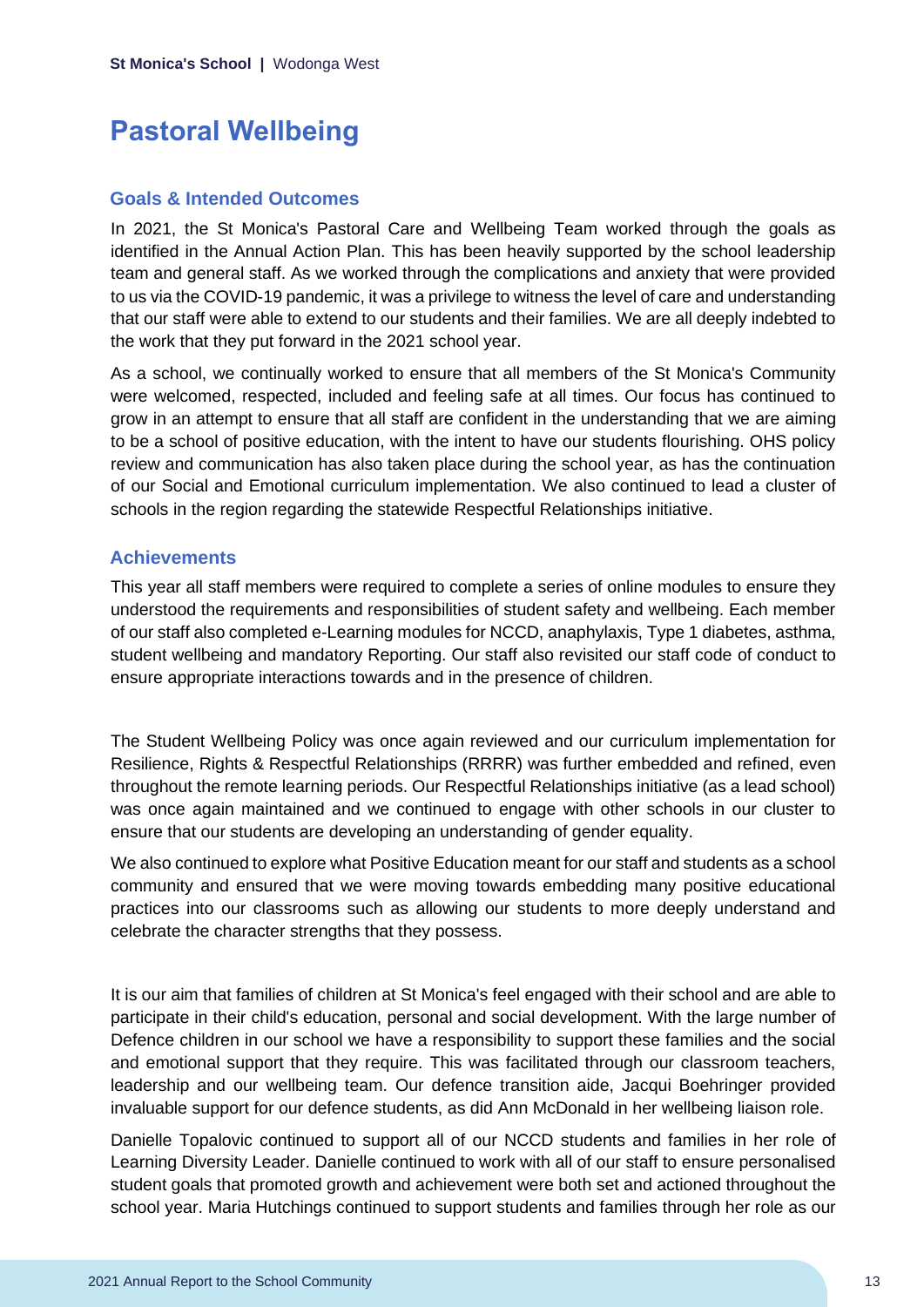school Psychologist. Maria provided support to students through small group and individual student sessions.

#### **VALUE ADDED**

We were fortunate to be able to provide camp experiences to the following year levels in 2021: Year 3, 4, 5 & 6. These outdoor programs allowed students to experience themes such as safe risk taking, communication, teamwork and resilience. We also used the final month of the school year to celebrate with our students and provide them with as many opportunities as we could facilitate. We had excursions, cross aged activities (Covid safe protocols) and extra curricular learning experiences for all of our students from foundation to year six.

#### **STUDENT SATISFACTION**

Communication between school and home has continued to be a big focus for St Monica's throughout 2021. We acknowledge that it is vital for our students and parents to be regularly informed regarding all wellbeing needs and academic performance. Certainly, the impacts of remote learning and the ongoing pandemic increased the need for staff to continually check in with students

#### **STUDENT ATTENDANCE**

Student attendance is marked online twice daily using our learning platform, SIMON. This data is automatically uploaded into Simon and student attendance rates are available in real time. Staff regularly assess student attendance rates and in the event that they are concerned about the lack of attendance, contact to a parent or caregiver will be made by either the classroom teacher, Principal, Deputy Principal or reception. Parents are asked to contact the school if their child will not be attending on any particular day also. Whilst learning remotely, students were contacted via the administration office when listed as 'absent' and learning remotely. Attendance guidelines were moderated across Victoria to accurately represent the implications of the COVID-19 pandemic also.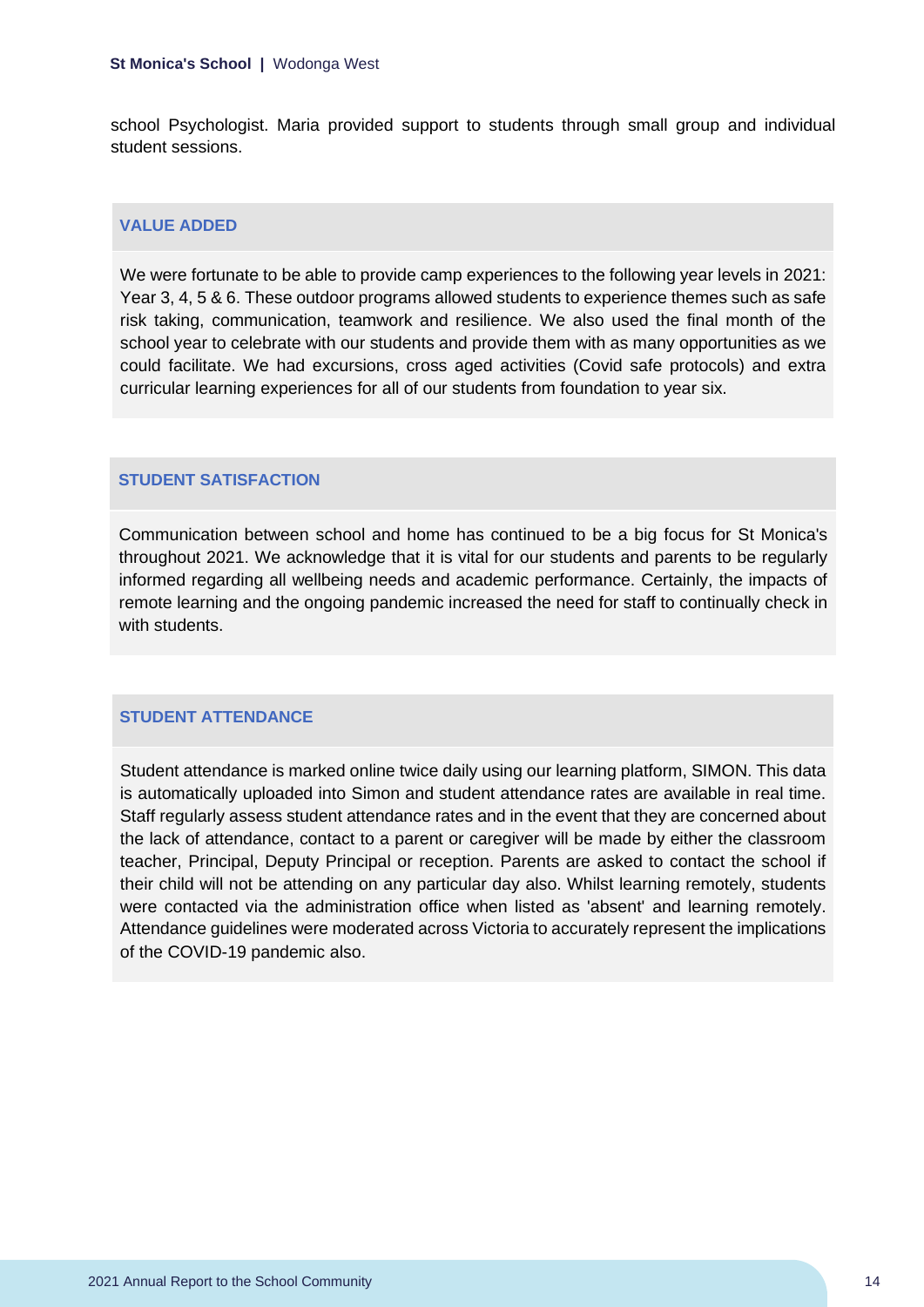# **AVERAGE STUDENT ATTENDANCE RATE BY YEAR LEVEL**

| <b>Y01</b>                 | 94.8% |
|----------------------------|-------|
| <b>Y02</b>                 | 94.2% |
| <b>Y03</b>                 | 93.9% |
| <b>Y04</b>                 | 93.8% |
| <b>Y05</b>                 | 93.4% |
| <b>Y06</b>                 | 92.6% |
| Overall average attendance | 93.8% |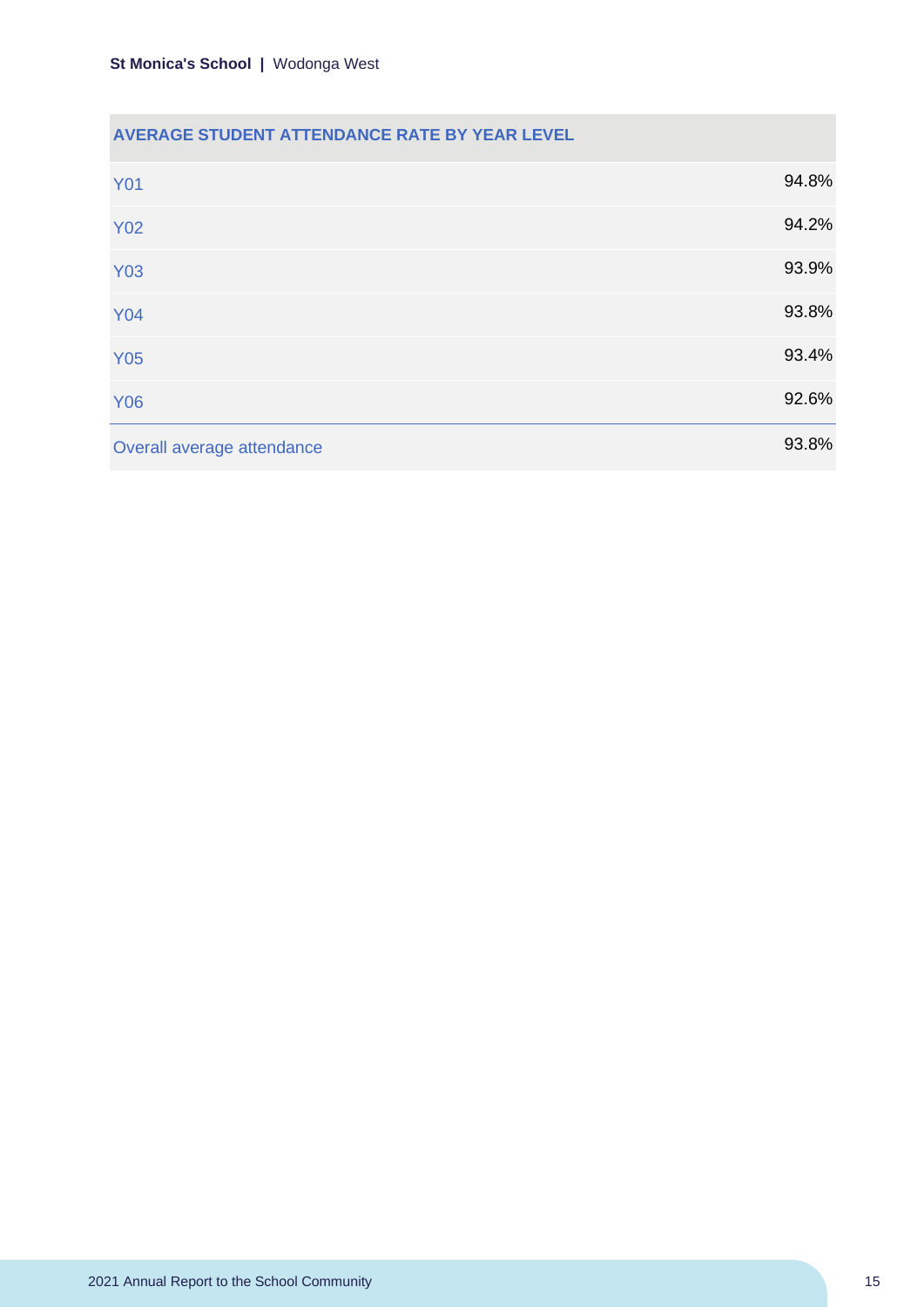# <span id="page-16-0"></span>**Child Safe Standards**

### **Goals & Intended Outcomes**

Child safety continued to be a strong focus within our community and in particular, for our staff during the 2021 school year. All of our staff were trained in Mandatory reporting protocols, ensuring that they understood their responsibilities and the requirements of our vocation to keep children safe at all times.

Our staff and parent Code of Conduct has been initiated and communicated, with all staff, and all parents involved directly with children, signing off on the code of conduct. The importance of this was communicated to our community consistently throughout the year via our newsletter, facebook page and website. As a part of our recruitment processes, all prospective staff are referee checked and questions specifically asked regarding the suitability of the candidate to work with children. Our human resource officer ensures that our records accurately reflect any concerns or discussions that occur regarding child safety.

### **Achievements**

Our staff were all briefed on the 'PROTECT' framework and have a clear understanding as to their responsibilities pertaining to identifying and responding/ reporting to all forms of abuse. In line with this, and as a part of our RRRR implementation, our students were able to engage in empowerment, participation and consent discussions. These discussions were able to support student understanding regarding what it means to be safe, who a trusted adult would be, who they can discuss concerns that they may have and that they have the right, at all times, to say 'NO' when they feel uncomfortable.

The ongoing development, refinement and improvement to all of our childsafe practices is occurring on a consistent basis. Communication to staff and our wider school community is paramount to ensure that any change in policy and/ or practice is understood and is able to be embedded as quickly as possible. Our school commitment to ensuring that these policies and practices support the needs of our students is of the highest priority and we look forward to being able to continue to improve and develop into the 2021 school year.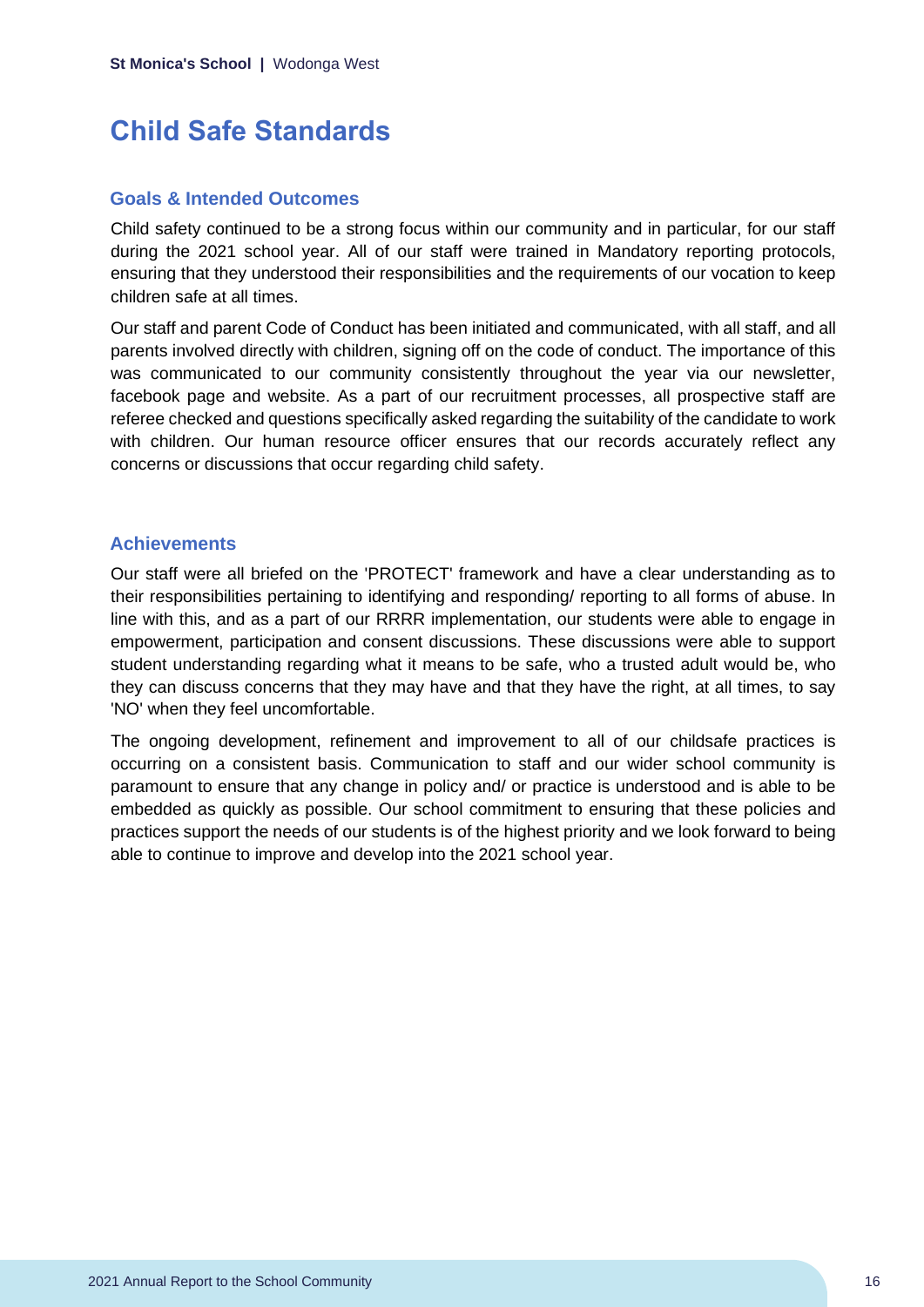# <span id="page-17-0"></span>**Leadership & Management**

### **Goals & Intended Outcomes**

Leaders at St Monica's co-create an inclusive, shared and collaborative culture, where student flourishing is the core purpose. Leadership is exercised in all areas of school life.

I once again commend the leadership and Critical Incident teams for navigating another year of Covid 19 and the changing landscape as a result. We had two major leadership and management goals for 2021, the first being to continue to build confidence in staff, students and parents in enacting our shared vision. Our second goal was to continue to build high performing teams and individuals with shared leadership. I am pleased to report that despite the disruptions of Covid 19, we certainly made great headway in achieving our goals.

## **Achievements**

To attend to our two major leadership and management goals in 2021 we undertook a number of activities in a carefully planned fashion.

In regard to the first goal, the Leadership team supported the Senior team in developing and providing a structure to allow for student leadership. The principal, Deputy Principal and Leader of Catholic Identity all provided leadership formation for our student leaders. The student leadership group also undertook a leadership day with Kylie Smith from the CES. All staff were supported and encouraged to seek opportunities within all classrooms for student leadership.

Parent involvement and leadership was considered in a new context. Whilst there were very few opportunities for social connection, involvement with student learning, particularly through remote learning was enhanced and valued.

Opportunities were developed for staff to lead, particularly for those who did not hold a formal leadership title. The staff development profile was used to provide support and provide feedback.

To address our second goal of continuing to build high performing teams and individuals with shared leadership, a coaching focus for leadership & whole staff was further embedded through professional development opportunities. Explicit modes of leading- how and when these are implemented, for example instructional leadership, was explored. Consistently high expectations for all staff and students with shared responsibility and accountability was another focus for professional development. Supportive and challenging feedback to continue to develop reflective practice was another area that was strengthened through structures and processes in place to allow observation and feedback opportunities. The Leadership team also undertook a rigorous self reflection and checkpoint at the mid and end of terms.

### **PROFESSIONAL LEARNING**

#### Description of Professional Learning undertaken in 2021

Due to the COVID-19 pandemic and restrictions, the staff at St Monica's were unable to travel for any Professional Learning.

We were able to hold twice weekly profession learning meetings for staff which continued online during remote learning. Many of these sessions were facilitated by internal staff, whilst others were facilitated by guests, expert presenters.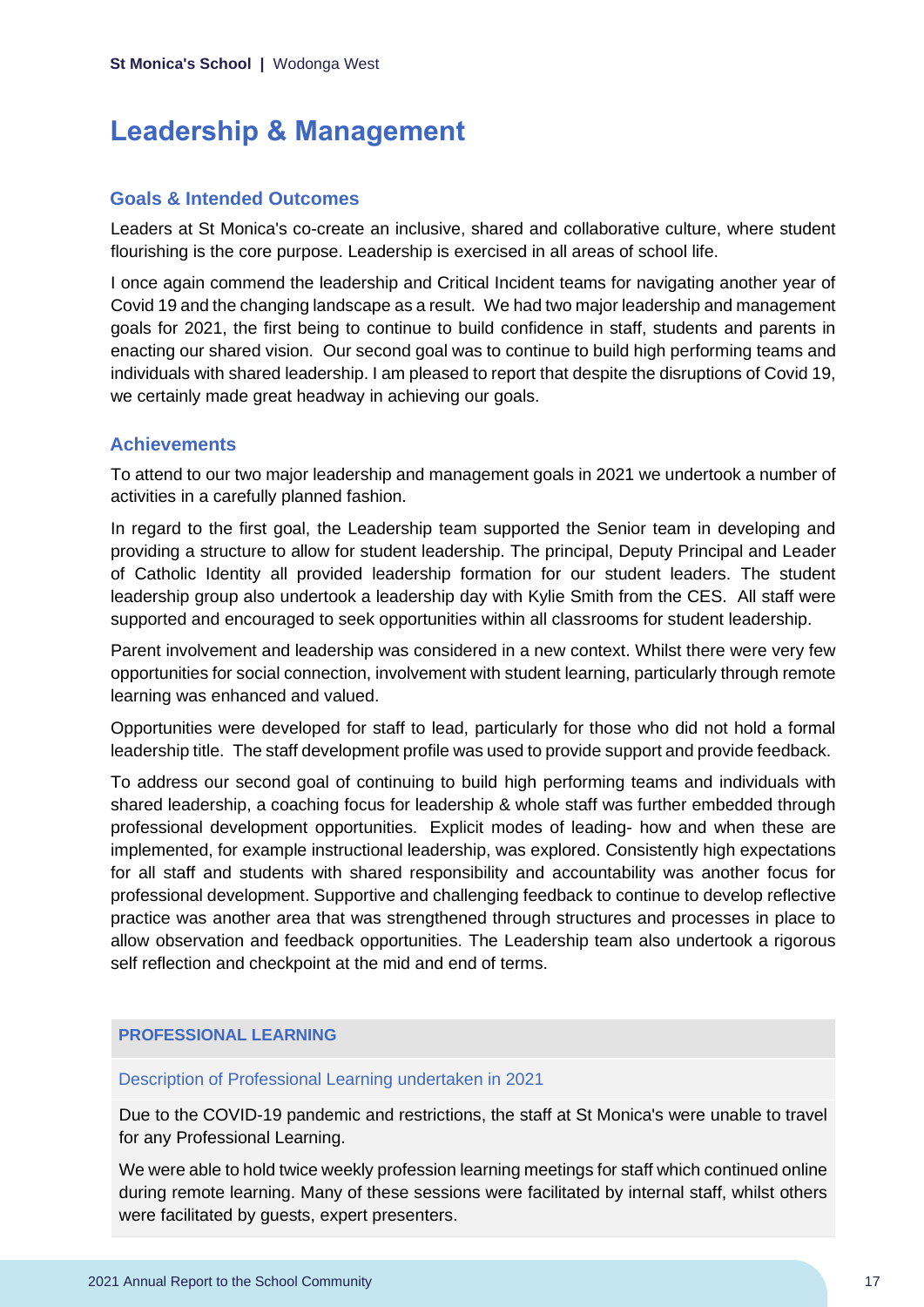#### **TEACHER SATISFACTION**

This year all staff completed a school culture survey that was analysed at leadership level and then communicated and worked through with all staff. The results of the survey were broken down into what simply required acknowledging and what required an action. It was acknowledged that staff are aligned to the school vision and all staff are playing an active role in developing, strengthening and maintaining this.There was also an acknowledgement that our expectations have lifted and this has had a positive impact on student learning. There was also an alignment of staff values in regards to our school direction and whilst in its infancy, our journey with Explicit Direct Instruction (EDI) has proven to be positive. It was also acknowledged that the level of student behaviour has improved in classrooms and on the yard. The number of high level incidents are down and this can be connected to improved student engagement, along with an increased level of confidence from staff in working with students proactively. It was noted that our response to incidents on the yard requires more consistency at times.

Actions that have resulted from the survey include an increased emphasis on school wide leadership, not just from those that hold formal positions and a continued focus on building a coaching culture. More opportunities to work collaboratively with other teams was highlighted as an action alongside continuing to embed a culture of improved quality feedback loops. Ways to gather evidence on student motivation through student voice was also an area of note as was the intentionality of the integration of implementing the SEL curriculum. Increasing parent engagement across some areas of the school was also noted to be acted upon.

#### **TEACHING STAFF ATTENDANCE RATE**

| <b>Teaching Staff Attendance Rate</b> | 80.2% |
|---------------------------------------|-------|
|                                       |       |

| <b>ALL STAFF RETENTION RATE</b> |       |
|---------------------------------|-------|
| <b>Staff Retention Rate</b>     | 78.3% |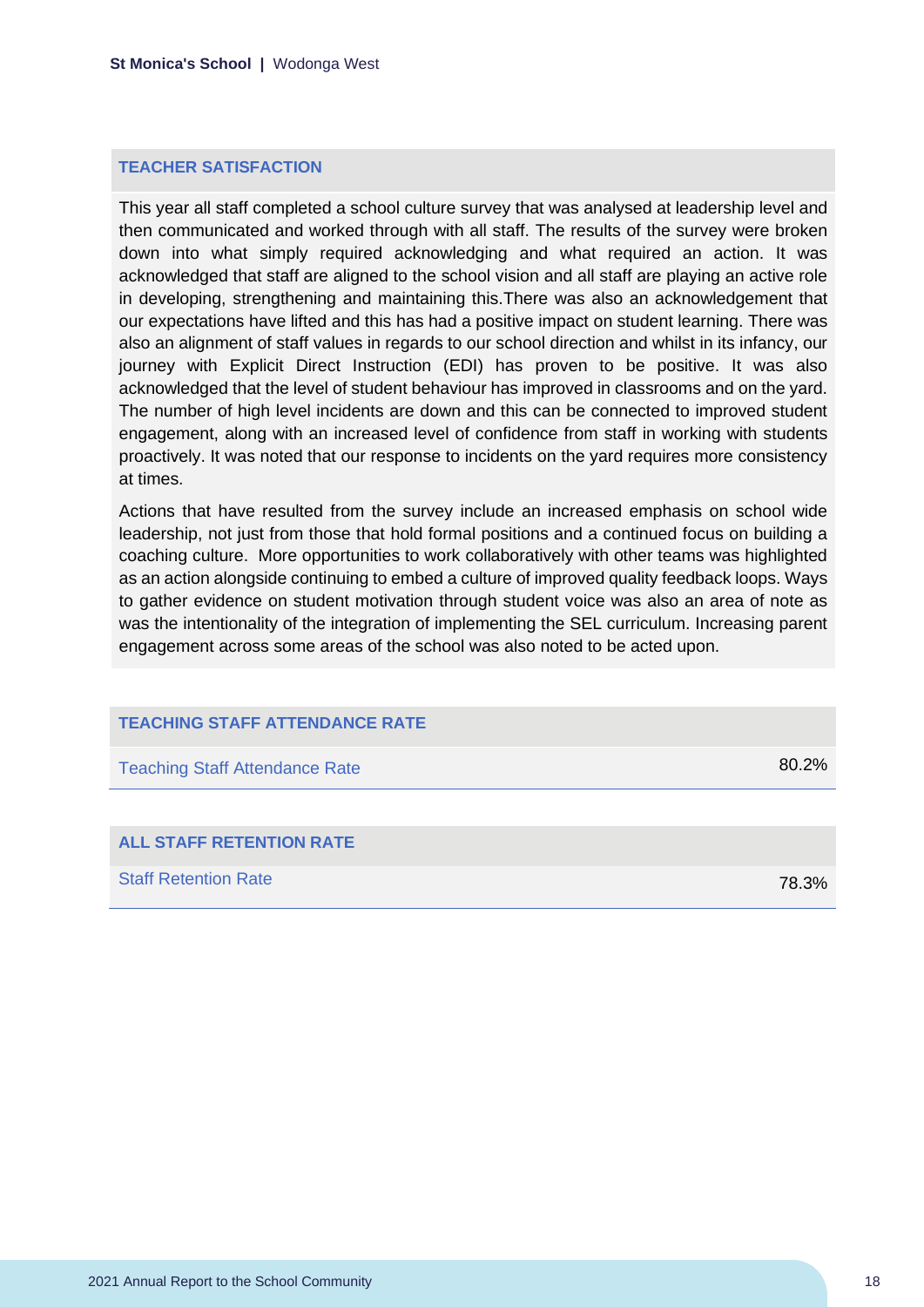| <b>TEACHER QUALIFICATIONS</b>   |       |
|---------------------------------|-------|
| <b>Doctorate</b>                | 0.0%  |
| <b>Masters</b>                  | 13.8% |
| Graduate                        | 24.1% |
| <b>Graduate Certificate</b>     | 3.4%  |
| <b>Bachelor Degree</b>          | 58.6% |
| <b>Advanced Diploma</b>         | 13.8% |
| <b>No Qualifications Listed</b> | 17.2% |

| <b>STAFF COMPOSITION</b>                     |      |
|----------------------------------------------|------|
| <b>Principal Class (Headcount)</b>           | 2.0  |
| <b>Teaching Staff (Headcount)</b>            | 49.0 |
| <b>Teaching Staff (FTE)</b>                  | 39.9 |
| Non-Teaching Staff (Headcount)               | 26.0 |
| Non-Teaching Staff (FTE)                     | 20.5 |
| <b>Indigenous Teaching Staff (Headcount)</b> | 1.0  |